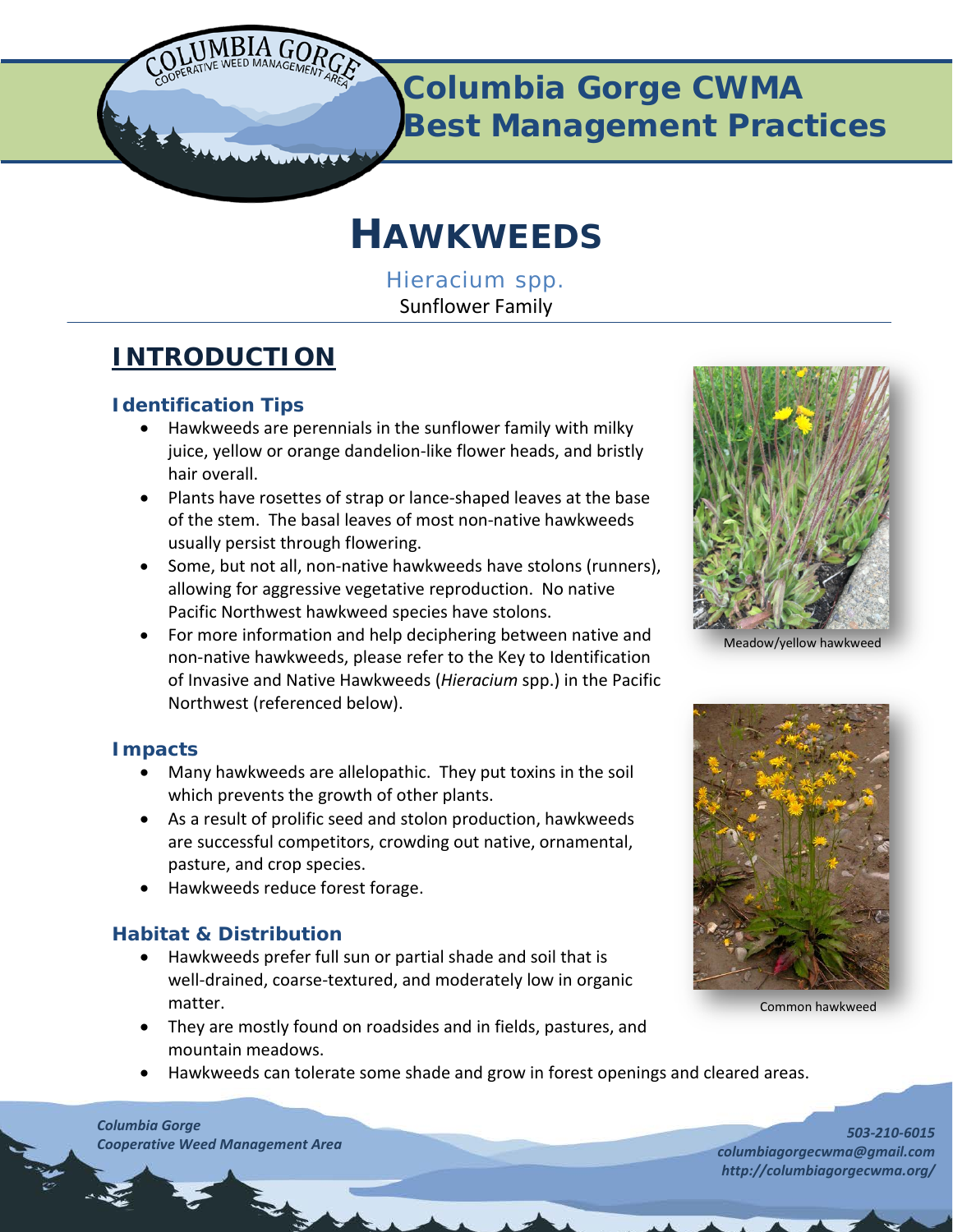- Orange hawkweed is sometimes found in residential yards where it escapes from intentional plantings or was introduced as part of a "wildflower meadow mix." It is illegal to sell orange hawkweed or orange hawkweed seeds in Oregon and Washington.
- Hawkweeds can be found from sea level to high elevations and are most abundant at middle elevations in the mountains and along roadsides.

#### **Reproduction & Spread**

- Hawkweeds are perennials that reproduce by seed. Many also spread out vegetatively through stolons, rhizomes, and axillary buds from root crowns. Also, hawkweeds can produce viable seed without cross-pollination.
- Most hawkweed species flower in late May or early June.
- Plants go to seed starting in July but may continue to flower and go to seed through September.
- Motor vehicles are the primary mode of spread in the Pacific Northwest.

# **CONTROL INFORMATION**

## **Integrated Pest Management**

- The preferred approach for weed control is Integrated Pest Management (IPM). IPM involves selecting from a range of possible control methods to match the management requirements of each site. The goal is to maximize effective control and to minimize negative environmental, economic, and recreational impacts.
- Use a multifaceted and adaptive approach. Select control methods reflecting the available time, funding, and labor of the participants, the land use goals, and the values of the community and landowners. Management will require dedication for a number of years and should allow flexibility in methods.

## **Planning Considerations**

- Survey the area for weeds, set priorities, and select the best control method(s) for the site.
- Minimize soil disturbance to prevent further infestations of weeds.
- Begin work on the perimeter of the infested areas first and move inward toward the core of the infestation.
- Monitor the site and continue to treat plants that germinate from the seed bank.

*Columbia Gorge Cooperative Weed Management Area*

Orange hawkweed



Mouseear hawkweed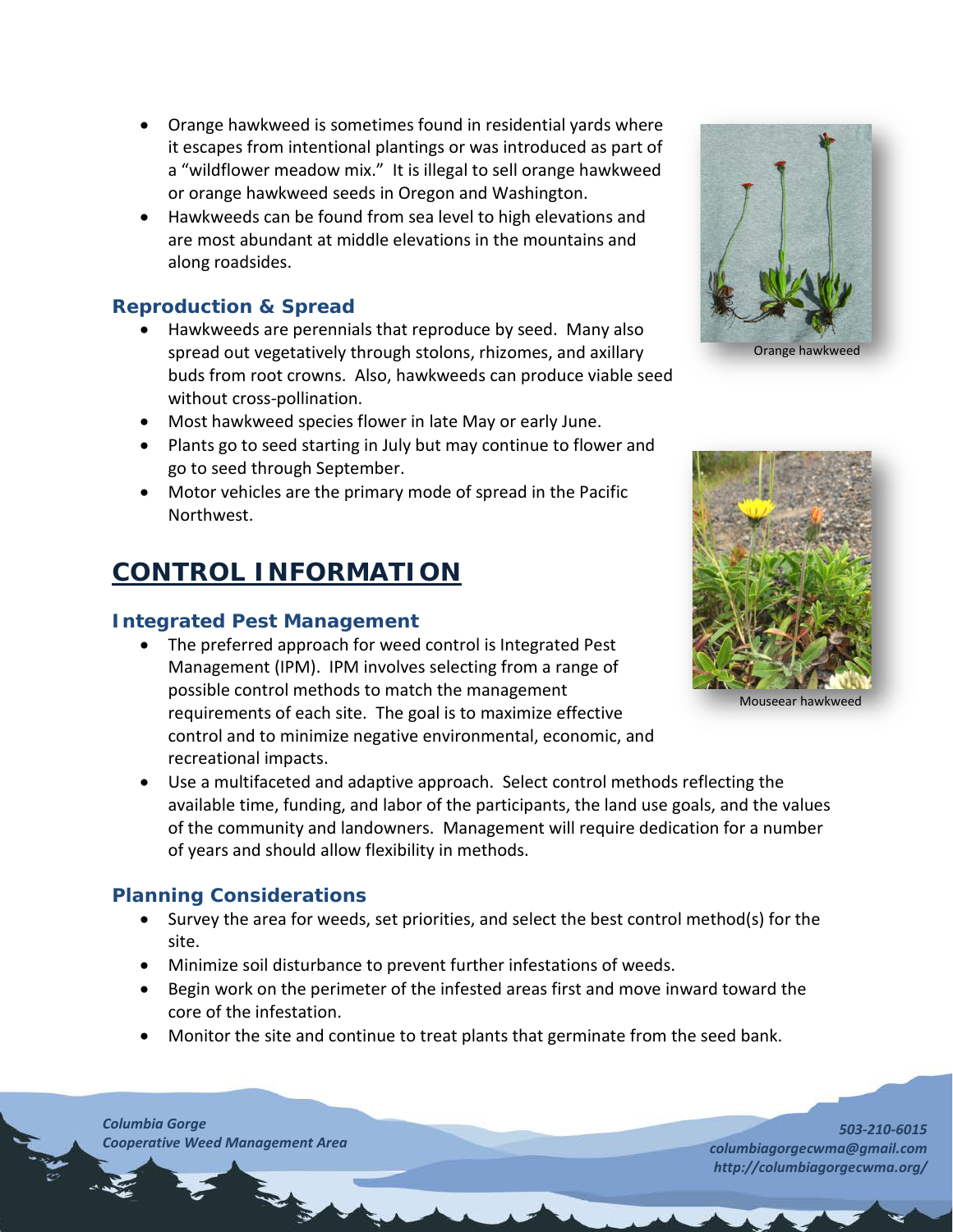• Revegetate treatment areas to improve ecosystem function and prevent new infestations.

# **Early Detection and Prevention**

- Minimize soil disturbance from vehicles, machinery, and over-grazing to reduce areas where weeds may become established.
- Hawkweeds are difficult to spot in tall grass unless they are in flower. Survey pasture areas, unmanaged grasslands, and roadsides for flowering and pre‐flowering plants from mid May to late June**.** Small isolated populations can be dug up, but the site should be monitored for several years for plants growing from fragments and from the seed bank.
- Ensure any existing plants do not produce and release seed.
- Cut and bag seed heads from plants to prevent seed spread.
- Thoroughly clean tools, boots, and vehicles after working in or traveling through an infested area to prevent the spread of noxious weeds.

# **Manual, Mechanical, & Cultural Control**

- Dig up plants in the spring or early summer when the soil is still moist and before the seeds mature. The roots are fibrous and relatively easy to dig up, but break easily. It is important to remove as much root as possible. Hawkweeds with stolons will re‐sprout from any fragments left in the soil.
- Cut off and bag all flower heads because they can form viable seeds even after they are cut or dug up. If there are already seeds, cut and bag the seed heads before digging up the rest of the plant. It is very difficult to pull the plants without dispersing the small, lightweight seeds. Brush off boots and clothes before leaving the infested area.
- Carefully monitor areas where mature plants have been dug up to prevent new infestations. If possible, plant with grass or other competitive vegetation.
- Infested areas typically have many seedlings and an extensive seed bank.
- **Mowing will not control hawkweeds** because they are perennials and most reproduce by stolons as well as seed. Mowed plants respond by sending up shorter stems and quickly flowering again. Plants will also put more energy into spreading by stolons and the infestation size and density will increase.
- A single plowing may increase hawkweed cover, but on productive agricultural sites, an intensive management program that combines cultivation and annual crops will effectively control hawkweed.
- In pasture settings, placing a salt block inside infestations can reduce patches by encouraging trampling.

#### **Disposal Methods**

• Bag all flower heads. If the plants are in seed, carefully cut off the seed head and place in a bag without dispersing the seeds.

*Columbia Gorge Cooperative Weed Management Area*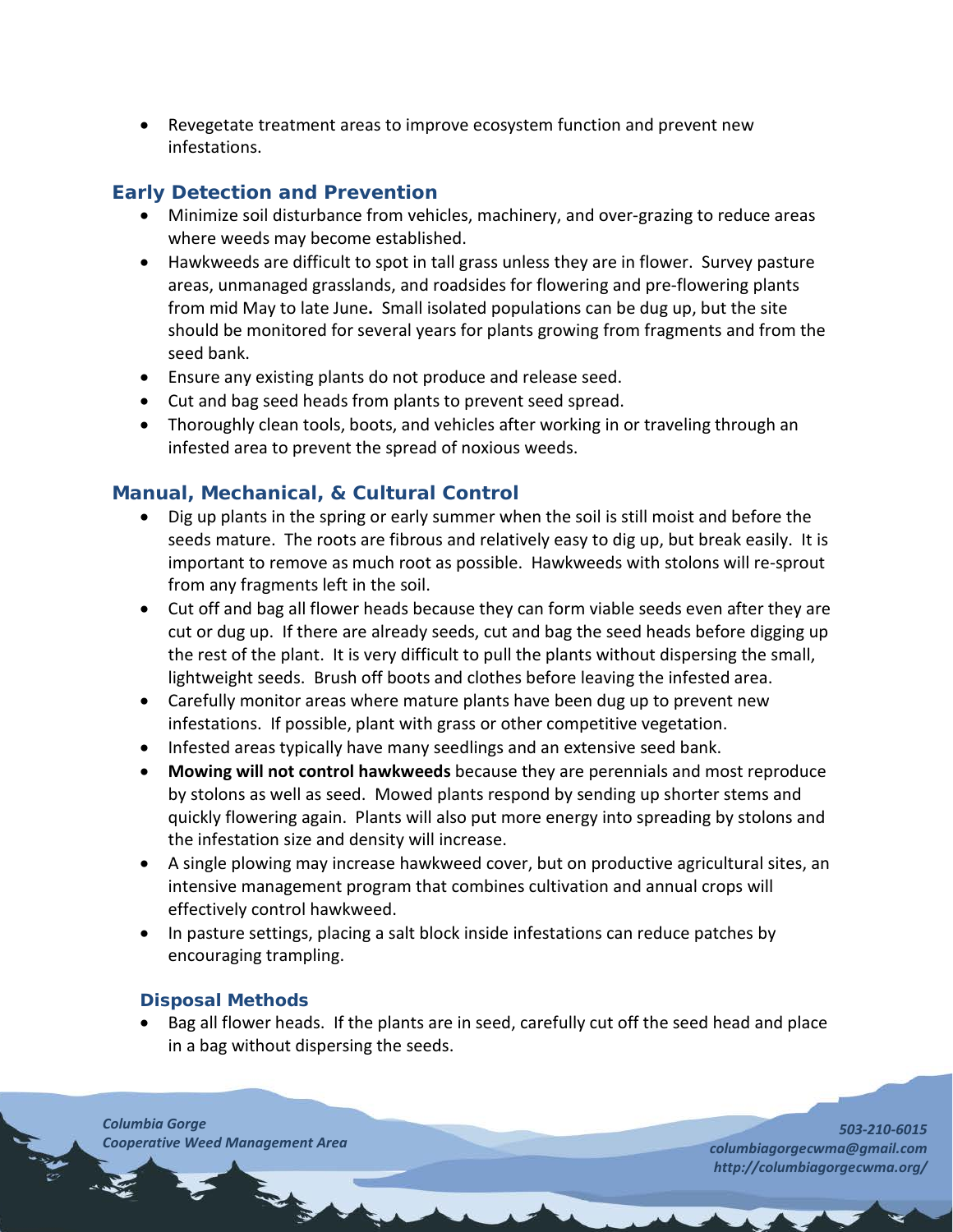- Dispose of flower heads and plants in household garbage or take to a transfer station for disposal. Do not compost or put in yard waste.
- Never dump yard debris in natural areas.

## **Biological Control**

• There are no biological controls currently available for hawkweeds.

#### **Herbicide Control**

- Only apply herbicide at proper rates and for the site conditions or land usage specified on the label. **Follow all label directions** and wear recommended personal protective equipment (PPE).
- Monitor treated areas for missed and newly germinated plants.
- Choose selective herbicides over non-selective herbicides when applying in a grassy area.
- **Minimize impacts to bees and other native pollinators by controlling weeds before they flower. When possible, make herbicide applications in the morning or evening when bees are least active. Avoid spraying pollinators directly.**

## **Specific Herbicide Information**

Herbicides are described here by the active ingredient. Many commercial formulations are available that contain specific active ingredients. **References to product names are for example only.**Directions for use may vary between brands.

- **Triclopyr** (e.g. Brush‐B‐Gon, Vastlan,) is very effective on most hawkweed species. Apply to actively growing plants, ideally from spring to early summer before plants are fully in flower. Adding a surfactant is strongly recommended.
- **2,4‐D** (e.g. Weed‐B‐Gon, Weedmaster) alone does not provide good hawkweed control. Combinations of 2,4‐D with other selective herbicides such as dicamba or triclopyr are effective. Apply to actively growing plants before buds form usually before mid May, later at higher elevations.

#### **Contractors/Licensed Applicators**

- **Aminopyralid** (e.g. Milestone) is very effective on all hawkweed species. Use the product appropriate for the site; right‐of‐way, non‐crop, or pasture. This herbicide is not available for residential or commercial turf applications.
- **Clopyralid** (e.g. Transline) may be applied to actively growing plants before the buds form (usually before mid‐May, later at higher elevations). This herbicide is not available for residential or commercial turf applications.

This BMP does not constitute a formal recommendation. **When using herbicides, always consult the label.** Please refer to the *[Pacific Northwest Weed Management Handbook](http://pnwhandbooks.org/weed/other-items/control-problem-weeds)* or contact your [local](http://www.nwcb.wa.gov/nwcb_county.htm) weed authority.

*Columbia Gorge Cooperative Weed Management Area*